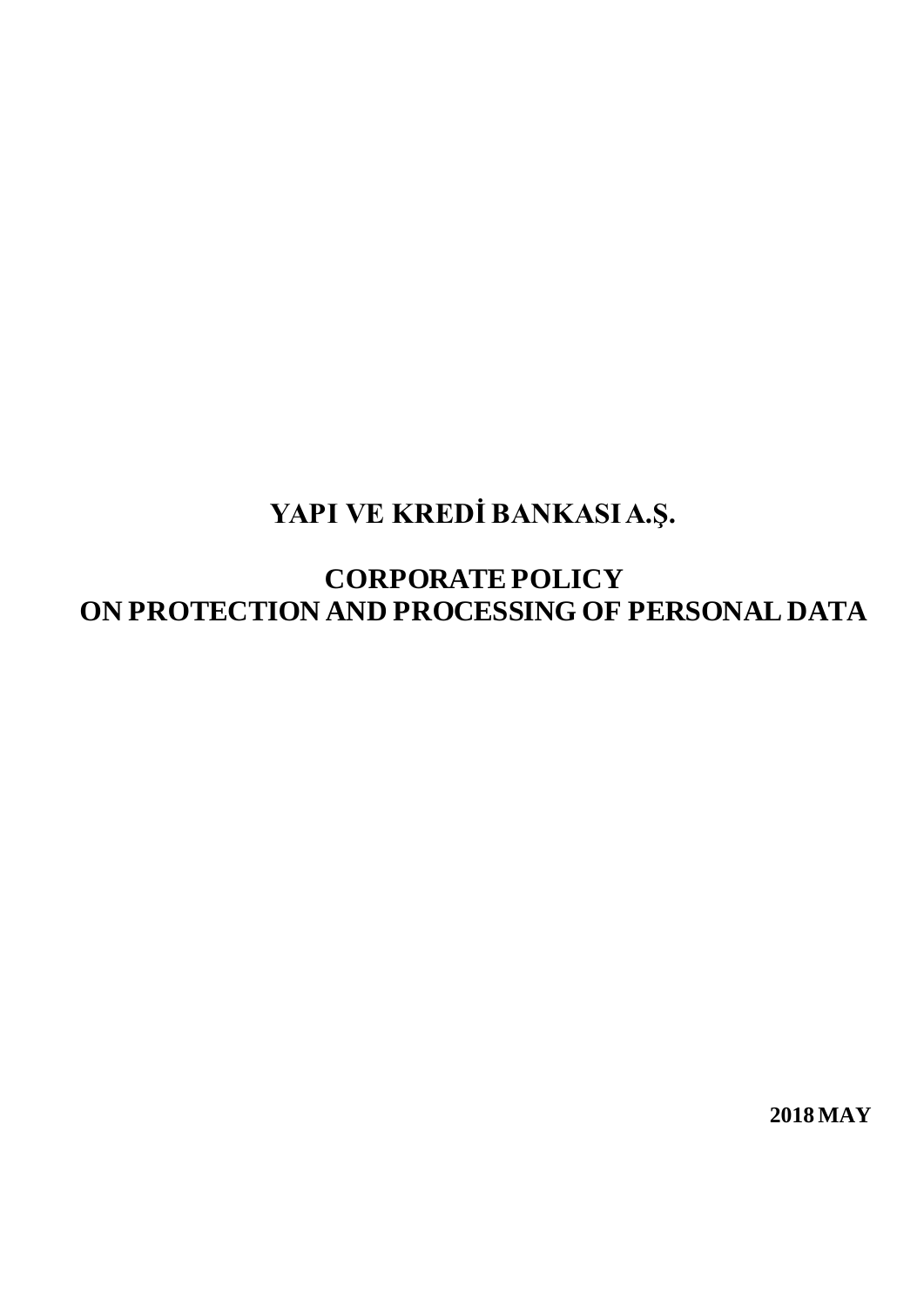# **TABLE OF CONTENTS**

| 1. |                                                                                                                         |  |
|----|-------------------------------------------------------------------------------------------------------------------------|--|
| 2. |                                                                                                                         |  |
| 3. |                                                                                                                         |  |
| 4. |                                                                                                                         |  |
|    |                                                                                                                         |  |
|    |                                                                                                                         |  |
|    |                                                                                                                         |  |
|    |                                                                                                                         |  |
|    |                                                                                                                         |  |
|    | 4.1.5. Storage of Data for a period stipulated by the Respective Legislation or required for the processing purpose 4   |  |
|    |                                                                                                                         |  |
|    |                                                                                                                         |  |
|    |                                                                                                                         |  |
|    |                                                                                                                         |  |
|    | 4.2.2.2. When it is not possible to obtain the Express Consent of the Personal Data Owner due to actual impossibility 5 |  |
|    |                                                                                                                         |  |
|    |                                                                                                                         |  |
|    |                                                                                                                         |  |
|    |                                                                                                                         |  |
|    |                                                                                                                         |  |
|    |                                                                                                                         |  |
|    |                                                                                                                         |  |
|    |                                                                                                                         |  |
|    |                                                                                                                         |  |
|    |                                                                                                                         |  |
|    |                                                                                                                         |  |
|    |                                                                                                                         |  |
| 5. |                                                                                                                         |  |
| б. |                                                                                                                         |  |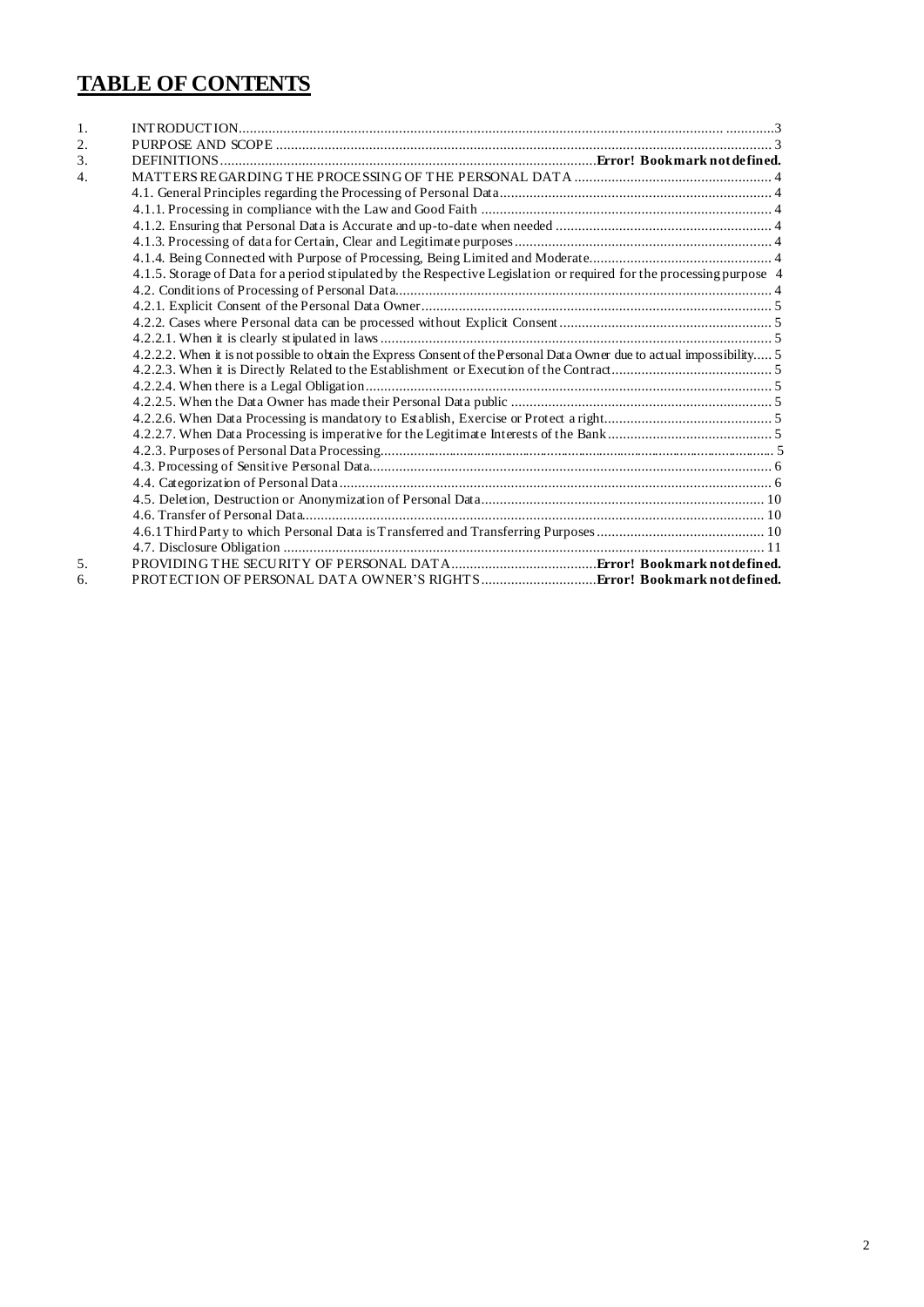# <span id="page-2-0"></span>**1. INTRODUCTION**

As is known, the European Union ("**EU**") has made arrangements regarding the protection of personal data and it has become an obligation for the member states to comply with these regulations and principles. In our country, within the framework of harmonization with the EU criteria, regulations regarding the protection of personal data is being made by the Turkish Grand National Assembly ("**TBMM**").

Yapı ve Kredi Bankası A.Ş, with the responsibility of both being at the leading position in the banking sector of Turkey, a nd also being the first private bank established in Turkey, shows utmost sensitivity to ensure full compliance wi th the La w No. 6698 on Protection of Personal Data ("**Law**") which is adopted on March 24, 2016 by TBMM a nd ta ke effec t upon bei ng published on the Official Journal on April 7, 2016 and also with the other regulations for the enforcement of this law and acts taking into account the financial implications as well as impact of this issue on society.

# <span id="page-2-1"></span>**2. PURPOSE AND SCOPE**

Within the scope of the Law, protection of the fundamental rights and liberties of persons, especially the privacy of private life in the processing of personal data, and the liabilities of real and legal persons who proc ess personal data a nd the procedures and principles they shall comply with are set forth.

The purpose of this Corporate Policy of Yapı ve Kredi Bankası A.Ş on Protection and Processing of Personal Da ta (" **Policy**") which is drawn up taking into account the said regulation, is assessing the matters regarding compliance with obligations with regards to the regulation on the protection of personal data, processing of the information provided within the scope of the Bank's activities and the protection of confidentiality, with a risk-based approach, and establishing the strategies, internal controls and measures, rules of conduct and responsibilities and raising the a wa reness of personal da ta owners a nd employees of the corporation.

This Policy is used in the Bank and in the Subsidiaries of the Bank, and also in the foreign branches of the Ba nk a nd i n thei r Subsidiaries provided that the legislation in the countries in which it operates is compatible. Within the scope of thi s Polic y, protection and processing of the personal data of our existing and potential customers that are subject to thi s Policy, the authorized persons and shareholders of our customers, real persons providing security, employee a nd i ntern c andidates , business partner candidates, employees, shareholders and authorized persons of our business partners, subcontractor/supplier/support service organization candidates, employees, shareholders and authorized persons of our subcontractors/suppliers/support service organizations, participants of campaigns/contests, our visitors, press members, family members and relatives of the data owners and other third parties are covered.

The activities carried out by The Bank for the protection of the personal data of our employees are regulated under Corporate Policy of Yapı ve Kredi Bankası A.Ş. on Protection and Processing of Personal Data of the Empl oyees, which was drawn up in line with the principles of this Policy.

All the activities to be carried out within the Bank and the measures to be taken under this Polic y a re determi ned by the relevant procedures. The department to be authorized by the Directorate-General of the Ba nk s hall be res ponsible a nd entitled to draw up, amend in accordance with the terms and put into effect the respective procedures. All the employees of the Bank are obliged to comply with this Policy and all related legislation when performing their duties.

In the event that this Policy is not complied with or is violated in any way, the Bank will impose nec es sary sanctions, a nd disciplinary punishments which may even include the termination of the employment contract depending on the na ture of the incident, may be imposed.

# **3. DEFINITIONS**

Unless the content of this Policy requires otherwise:

| "Explicit Consent" | Means a consent relating to a certain subject which is based on information and taken at<br>one's free will,                                                                       |
|--------------------|------------------------------------------------------------------------------------------------------------------------------------------------------------------------------------|
| "Constitution"     | The Constitution of the Republic of Turkey,                                                                                                                                        |
| "Bank"             | Yapı ve Kredi Bankası A.Ş.                                                                                                                                                         |
| "Personal Data"    | Means any kind of information relating to an identified or identifiable natural person (For<br>example: name-surname, TRID no, e-mail, address, date of birth, credit card number, |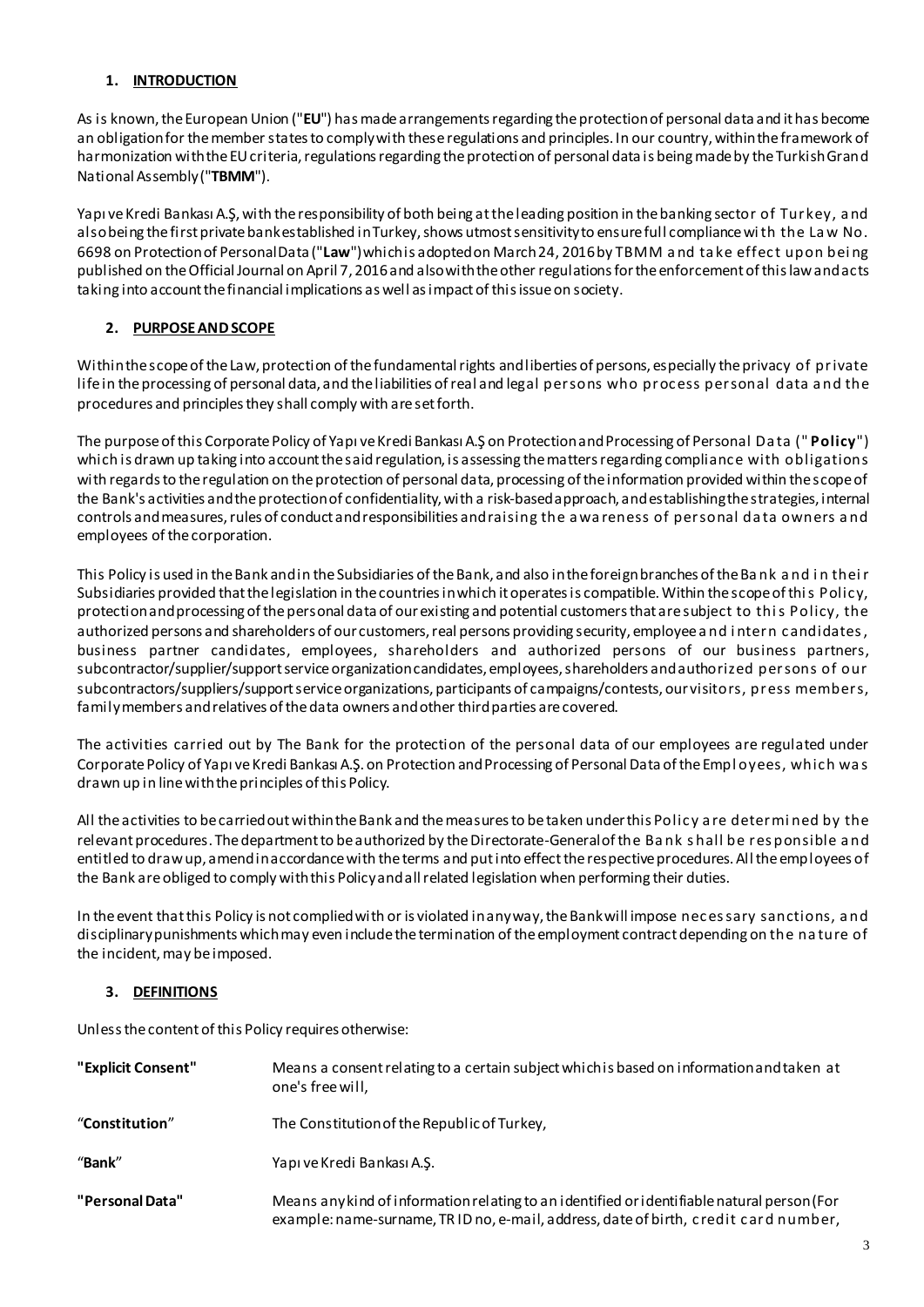|                                     | bank account number - Therefore, the processing of information regarding legal entities is<br>not covered by the Law),                                                                                                                                                                                                                                                |
|-------------------------------------|-----------------------------------------------------------------------------------------------------------------------------------------------------------------------------------------------------------------------------------------------------------------------------------------------------------------------------------------------------------------------|
| "Personal Data Owner"               | Means the real person whose personal data is being processed,                                                                                                                                                                                                                                                                                                         |
| "Processing<br>of Personal<br>Data" | Means any operation which is performed upon personal data such as collection,<br>recording, storage, preservation, alteration, adaptation, disclosure, transfer, retrieval,<br>making available for collection, categorization or blocking its use by wholly or partly<br>automatic means or otherwise than by automatic means which form part of a filing<br>system, |
| "Sensitive Personal Data"           | Means any biometric or genetic data relating to racial or ethnic origin, political opinion,<br>philosophical and religious beliefs, sect, or other beliefs, dressing, membership of an<br>association, a foundation or a trade union, health, sexual life, the sentence of any<br>punishment and security measures,                                                   |
| "Data Controller"                   | Means the person who determines the purposes and means of processing personal data,<br>and manages the place where the data is kept systematically (data recording system),                                                                                                                                                                                           |

#### <span id="page-3-0"></span>**4. MATTERS REGARDING THE PROCESSING OF THE PERSONAL DATA**

#### <span id="page-3-1"></span>**4.1. General Principles regarding the Processing of Personal Data**

The Bank processes the data in line with all the legislative provisions that it is liable to comply with within the s c ope of i ts activities, and in particular with the Banking Law no 5411, Constitution and the Law. The following principles are ta ken into consideration in this context:

#### <span id="page-3-2"></span>**4.1.1. Processing in compliance with the Law and Good Faith**

The Bank, as a prudent merchant, acts in accordance with the principles set forth with legal regulations and the principle of general trust and good faith in the processing of personal data.

#### <span id="page-3-3"></span>**4.1.2. Ensuring that Personal Data is Accurate and up-to-date when needed**

In addition to the provisions of other legislation which it is obliged to observe regarding its activities, the Bank ens ures that the personal data it processesin accordance with the Law by taking into consideration the fundamental rights and legitimate interests of its personal data owners are accurate and up to date.

#### <span id="page-3-4"></span>**4.1.3. Processing of data for Certain, Clear and Legitimate purposes**

The Bank explicitly and precisely defines the legitimate and lawful purpose of processing personal da ta. I n this s cope, the personal data is processed to the extent limited by products and/or services provided or to be provided and legal obligations. In this context, for what purposes the personal data will be processed must be revealed prior to the personal d ata processing.

#### <span id="page-3-5"></span>**4.1.4. Being Connected with Purpose of Processing, Being Limited and Moderate**

The Bank processes personal data in such a sufficient way to achieve the specified purposes and avoids the proc essing of personal data which is not relevant or required for achieving the purposes. In this regard, processing of personal data shall be limited to the activities and legal obligations.

#### <span id="page-3-6"></span>**4.1.5. Storage of Data for a period stipulated by the Respective Legislation or required for the processing purpose**

The Bank retains the personal data only for the length of time stipulated by the relevant legislation that it is obliged to obey or required for the purposes of processing.

#### <span id="page-3-7"></span>**4.2. Conditions of Processing of Personal Data**

With the regulation set forth under Article 20 of the Constitution, the protection of personal data is secured as a fundamental human right and the details set forth to be regulated by law. In this direction, the protection of personal data i s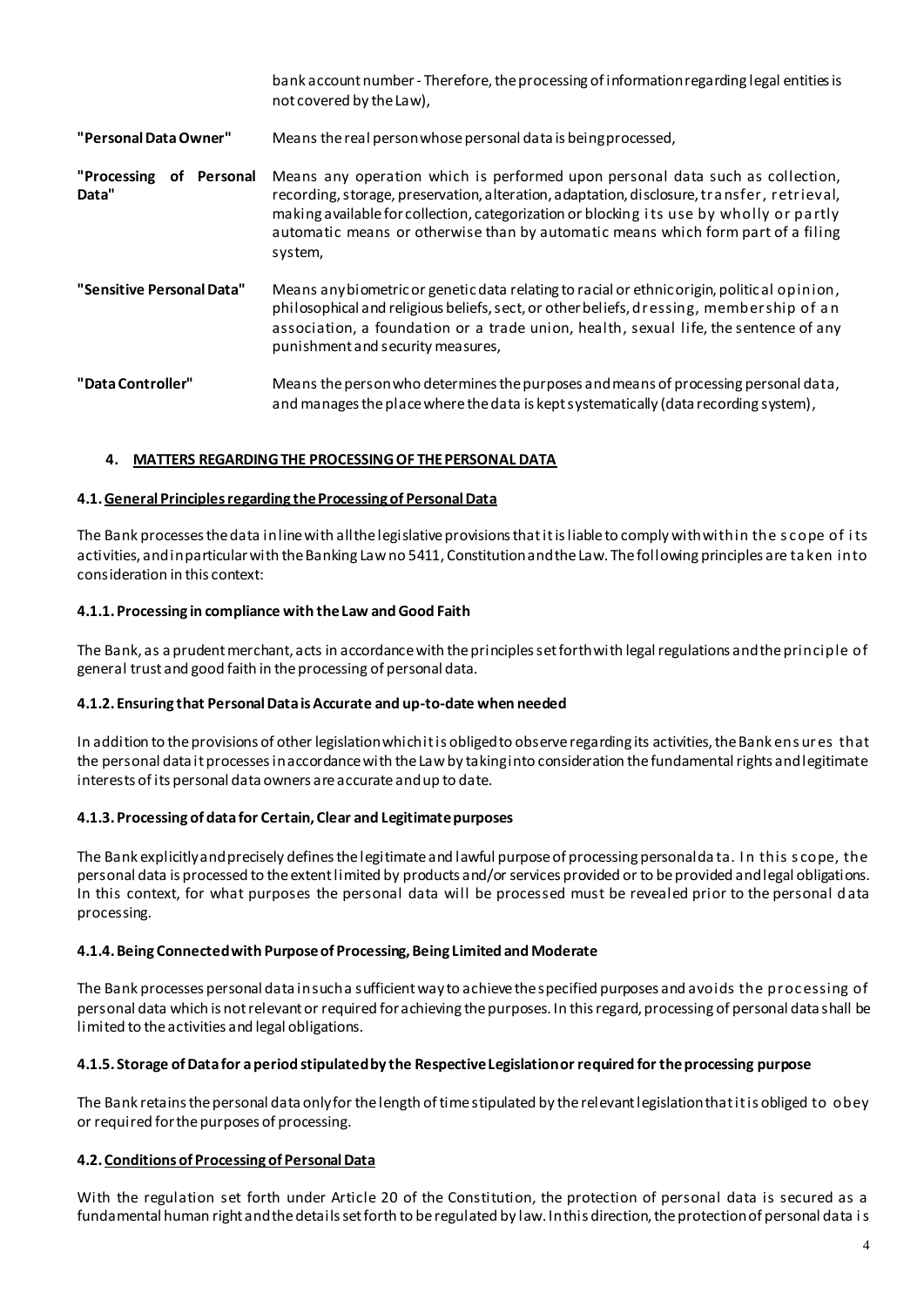a constitutional right. Fundamental rights and liberties may only be restricted by law, without prejudice to their essence, and only based on the reasons set forth in the relevant articles of the Constitution. The Bank proc esses the personal da ta by obtaining the explicit consent of the data holder in accordance with the Constitution and Law or limited to the purposes and conditions stated in the personal data processing terms which are specified in the 2nd paragraph of Artic le 5 a nd the 3rd paragraph of Article 6 of the Law.

Therefore, obtaining the explicit consent of the owner of the personal data is only one of the legal bases that make it possible for the personal data to be processed in accordance with the law. The basis of the personal data processing activity ma y be only as per one of the following conditions, and also more than one of these conditions may be the basis for the same personal data processing activity.

# <span id="page-4-0"></span>**4.2.1. Explicit Consent of the Personal Data Owner**

One of the requirements for the processing of personal data is the explicit consent of the owner. The explicit consent of the personal data owner shall be related to a certain subject, subject to notification and stated with free will.

# <span id="page-4-1"></span>**4.2.2. Cases where Personal data can be processed without Explicit Consent**

#### <span id="page-4-2"></span>4.2.2.1. When it is clearly stipulated in laws

Personal data of the personal data owner may be processed in accordance with law without explicit consent if it is expressly set forth in the law.

#### <span id="page-4-3"></span>4.2.2.2. When it is not possible to obtain the Express Consent of the Personal Data Owner due to actual impossibility

The personal data of the data owner may be processed if it is compulsory to process the personal data in order to protect the life or body integrity of the personal data ownerwho can not state his/her consent due to the a c tua l i mpossibility or of another person or when it is not possible to validate the consent of an personal data owner

#### <span id="page-4-4"></span>4.2.2.3. When it is Directly Related to the Establishment or Execution of the Contract

Personal data may be processed, to the extent personal data is directly related to the conclusion or execution of a c ontract, when it is required to process personal data pertaining to parties of the contract.

#### <span id="page-4-5"></span>4.2.2.4. Legal Obligation

If data processing is compulsory for The Bankto fulfillits legal liabilities, personal data of the personal data owner may be processed.

#### <span id="page-4-6"></span>4.2.2.5. When the Data Owner has made their Personal Data public

If the personal data owner has made his/her personal data public, then such personal data may be processed.

#### <span id="page-4-7"></span>4.2.2.6. When Data Processing is mandatory to Establish, Exercise or Protect a right

Personal data of the personal data owner may be processed when data processing is mandatory to es tablish, exercise or protect a right.

#### <span id="page-4-8"></span>4.2.2.7. When Data Processing is imperative for the Legitimate Interests of the Bank

Personal data of the data owner may be processed when it is mandatory to process data for legitimate interests of the Bank, provided that fundamental rights and liberties of the personal data owner are not prejudiced.

#### **4.2.3. Purposes of Personal Data Processing**

Data processing purposes of the Bank are described below:

- I. Planning and execution of the human resources policies and processes of the Bank,
- II. Ensuring the legal and technical security of our Bank and persons who have a business relationship with our Ba nk and the business continuity,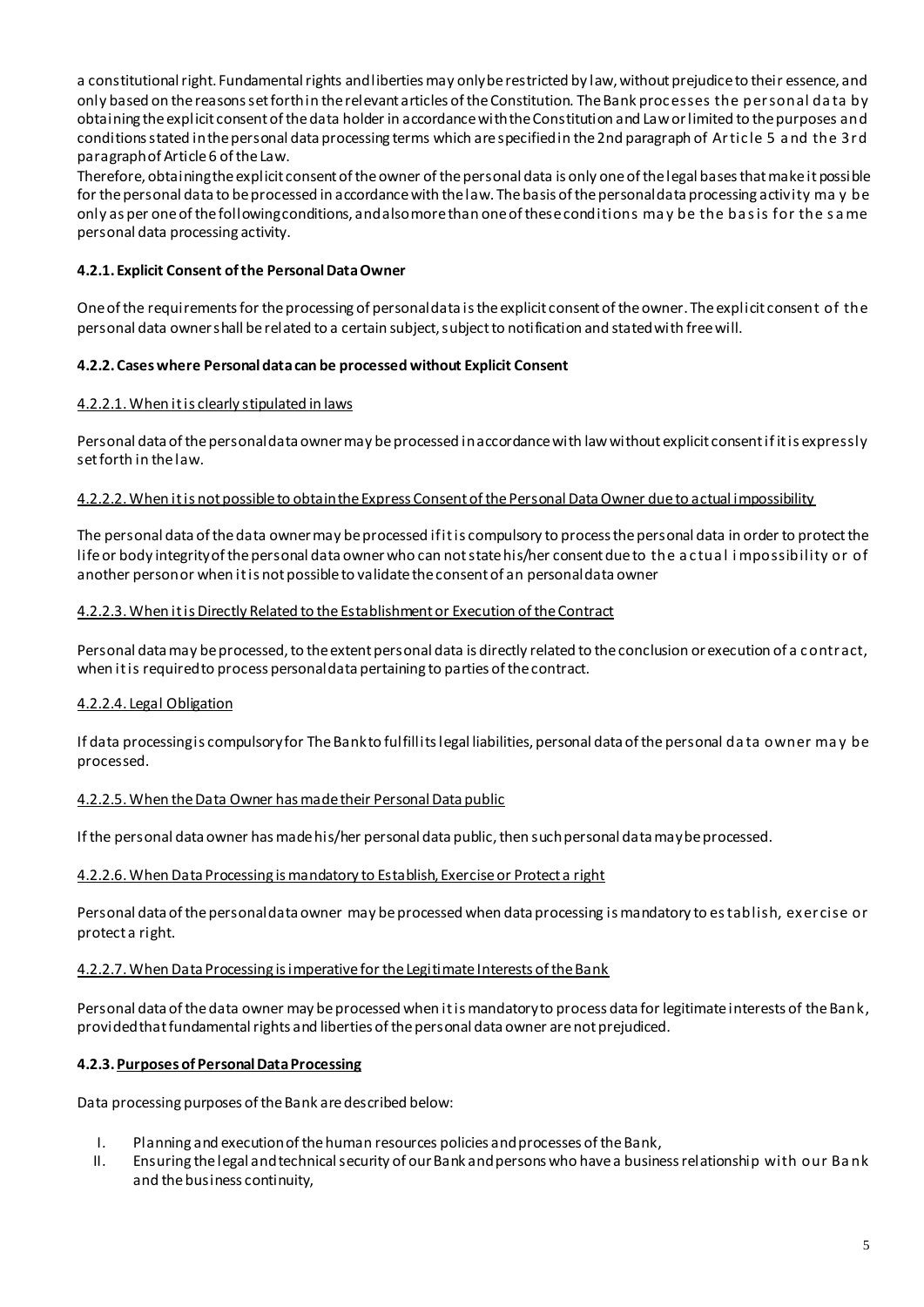- III. Planning and conducting the activities necessary for the presentation and promotion of the products a nd services offered by the Bank to personal data owners by customizing them according to the taste, usage habits and needs of the personal data owners,
- IV. Having our units to carry out the procedures to cause the personal data owners be nefit from the products and services offered by our Bank, and the execution of related business processes,
- V. Execution of the necessary works by our respective business units and carrying out the related business proc esses for conducting the commercial and/or operational activities carried out by our Bank,
- VI. Planning and exercising of The Bank's commercial and/or business strategies,
- VII. Planning and execution of the marketing activities carried out together with organizations which cooperate with the Bank/are affiliates of the Bank/renders brokerage services to the Bank and which are agencies of the Bank.

You may access further detailed information within the scope of the said purposes from ANNEX -1: Purposes of Personal Data Processing of this Policy.

#### <span id="page-5-0"></span>**4.3.Processing of Sensitive Personal Data**

The Bank acts in accordance with the regulations set forth in the Law in the processing of personal data s pecified to be "sensitive" by Law.

In this context, a number of personal data bearing the risk of causing victimization or discrimination of personal data owner when they are processed illegally have been specified as "sensitive" in the 6th Article of the Law. Sensitive personal data a re processed by The Bankunder the conditions specified below, in a manner in compliance with the Law and on condition tha t the adequate measures to be determined by the Personal Data Protection Board ("PDP Board") are taken:

- If there is explicit consent of the personal data owner,
- If there is no explicit consent of the personal data owner:
	- Sensitive personal data apart from those relating to health and sexual life of the Pers onal Da ta Owner ma y be processed in cases set forth in the Law,
	- Sensitive personal data relating to health and sexual life of the Personal Data Owner ma y only be processed by persons who is subject to confidentiality obligation or authorized agencies and administrations for purposes such a s preserving public health, rendering services such as preventive medicine, medical diagnosis, trea tment a nd c are giving, planning and management of health services and financing of such services.

#### <span id="page-5-1"></span>**4.4. Categorization of Personal Data**

The personal data of the personal data owneris processed by informing the respective persons in accordance with Article 10 of the Law and in a limited manner based on one or more of the personal data processing requirements set out in Artic les 5 and 6 of the Law and in the direction of The Bank's legal and legitimate personal data processing purposes, a nd on a data category basis, complying with all principles and obligations which are regulated under the La w i ncluding primarily the general principles on the processing of personal data.

Personal data owner categorizations within the scope of the implementation of this Policy and the explanations regarding such categorization are detailed below:

| "Family Members"                 | Refers to the family members and relatives of the Personal Data owners.                                                                                                        |
|----------------------------------|--------------------------------------------------------------------------------------------------------------------------------------------------------------------------------|
| "Press"                          | It refers to the real persons working in press institutions which The Bank cooperates<br>with for all kinds of press and publication activities.                               |
| "Employee Candidate"             | Means any person who has applied to The Bank for employment in any way or<br>disclosed his/her resume and related information to the examination of The Bank.                  |
| "Shareholder"                    | Refers to the real persons who are the shareholders of the legal entity enterprises who<br>are the customers of The Bank.                                                      |
| "Business Partner Candidate"     | Refers to the real persons who work in a legal entity enterprise that The Bank intends<br>to establish a cooperation, business partnership, program partnership or a co-brand. |
| "Employee of a Business Partner" | Refers to the real persons who work in a legal entity enterprise that The Bank has a                                                                                           |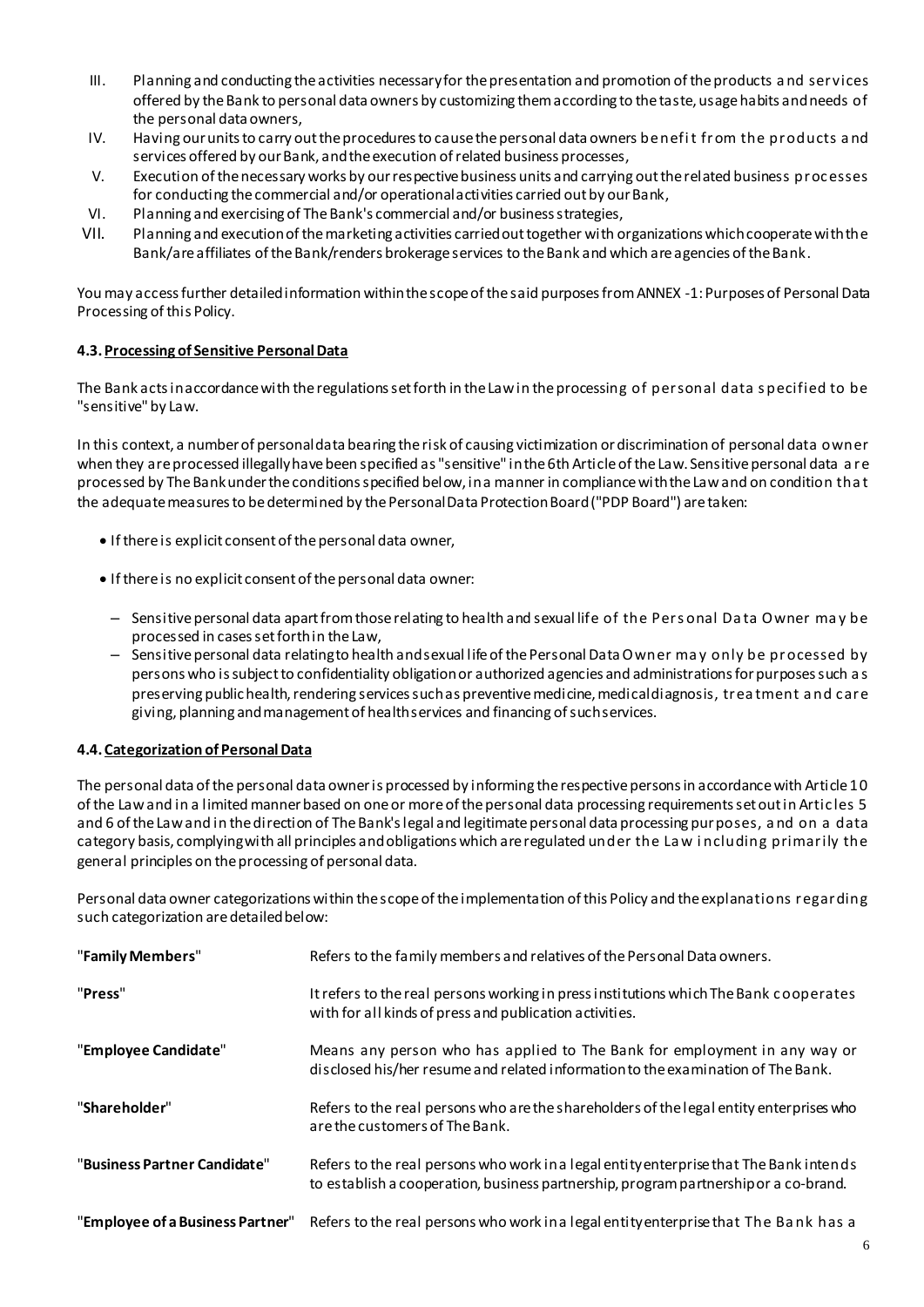|                                                                                                    | cooperation, business partnership, program partnership or a co-brand relationship<br>with.                                                                                                                                                                                                                                                                                                                                                                                                                                                                                       |
|----------------------------------------------------------------------------------------------------|----------------------------------------------------------------------------------------------------------------------------------------------------------------------------------------------------------------------------------------------------------------------------------------------------------------------------------------------------------------------------------------------------------------------------------------------------------------------------------------------------------------------------------------------------------------------------------|
| "Business Partner Shareholder"                                                                     | Refers to the shareholders of the legal entity customers that The Bank has a<br>cooperation, business partnership, program partnership or a co-brand relationship<br>with.                                                                                                                                                                                                                                                                                                                                                                                                       |
| "Authorized Person of a Business<br>Partner"                                                       | Refers to the persons who are legally authorized to represent the legal entities that<br>The Bank has a cooperation, business partnership, program partnership or a co-brand<br>relationship with.                                                                                                                                                                                                                                                                                                                                                                               |
| "Campaign/Contest Participant"                                                                     | Means the real persons participating in campaigns, draws, contests and similar<br>activities which The Bank or other institutions for and on behalf of The Bank has<br>organized/will organize.                                                                                                                                                                                                                                                                                                                                                                                  |
| "Customer"                                                                                         | Means the individuals who uses or used the products and services offered by The<br>Bank, regardless of whether there is a contractual relationship with The Bank or not                                                                                                                                                                                                                                                                                                                                                                                                          |
| "Potential Customer"                                                                               | It refers to real persons who have requested to use our products and services or have<br>been deemed to have such an interest as per custom of trade and good faith.                                                                                                                                                                                                                                                                                                                                                                                                             |
| "Intern Candidate"                                                                                 | Means any person who has applied to The Bank for internship in any way or disclosed<br>his/her resume and related information to the examination of The Bank.                                                                                                                                                                                                                                                                                                                                                                                                                    |
| "Authorized<br>Person/Representative<br>of a<br>Company"                                           | It refers to the real persons who are the officers, directors, members of the board of<br>directors and/or chairman of the board of directors in organizations which are the<br>customers of The Bank, such as legal entities, public institutions, foundations,<br>associations, a partment managements etc.                                                                                                                                                                                                                                                                    |
| "Subcontractor/Supplier/Support<br><b>Service Organization Candidate"</b>                          | Refers to the real persons who work in a legal entity enterprise that The Bank intends<br>to establish a subcontractor/supplier/support service relationship with.                                                                                                                                                                                                                                                                                                                                                                                                               |
| "Employee<br><b>of</b><br>a<br>Subcontractor/Supplier/Support<br><b>Service Organization"</b>      | Refers to the real persons who work in a legal entity enterprise that The Bank has a<br>subcontractor/supplier/support service relationship with.                                                                                                                                                                                                                                                                                                                                                                                                                                |
| "Shareholder<br>of<br>Subcontractor/Supplier/Support<br><b>Service Organization"</b>               | a Refers to the real persons who are the shareholders of legal entity customers that The<br>Bank has a subcontractor/supplier/support service relationship with.                                                                                                                                                                                                                                                                                                                                                                                                                 |
| "Authorized<br>Person<br>of<br>a<br>Subcontractor/Supplier/Support<br><b>Service Organization"</b> | Refers to the real persons who are legally authorized to represent the legal entity<br>customers that The Bank has a subcontractor/supplier/support service relationship<br>with.                                                                                                                                                                                                                                                                                                                                                                                                |
| "Guarantors"                                                                                       | Refer to the third party real persons with whom a relationship is established in order<br>to ensure the commercial and legal transaction security between The Bank and its<br>customers and/or for the credit debt security of the customers.                                                                                                                                                                                                                                                                                                                                    |
| "Visitors"                                                                                         | Refer to real persons who have entered to the physical settlements owned by The<br>Bank for various purposes or visited our websites.                                                                                                                                                                                                                                                                                                                                                                                                                                            |
| "3rd Person"                                                                                       | Refers to the third party real persons that are not covered under the personal data<br>categories set forth in the Corporate Policy of Yapıve Kredi Bankası A.Ş. on Protection<br>and Processing of Personal Data of the Employees, who have relationships with the<br>above mentioned persons in order to provide commercial and legal transaction<br>security between those parties and to protect the rights of the persons and to provide<br>benefits to those persons (for example third persons other than the customer that are<br>parties to the payments transactions). |

Data owners whose personal data are processed by the Bank are covered within the above stated scope and the real person data owners who are not covered within these categories may also submit their requests to the Bank as per the Law and such request shall also be taken into account under this Policy.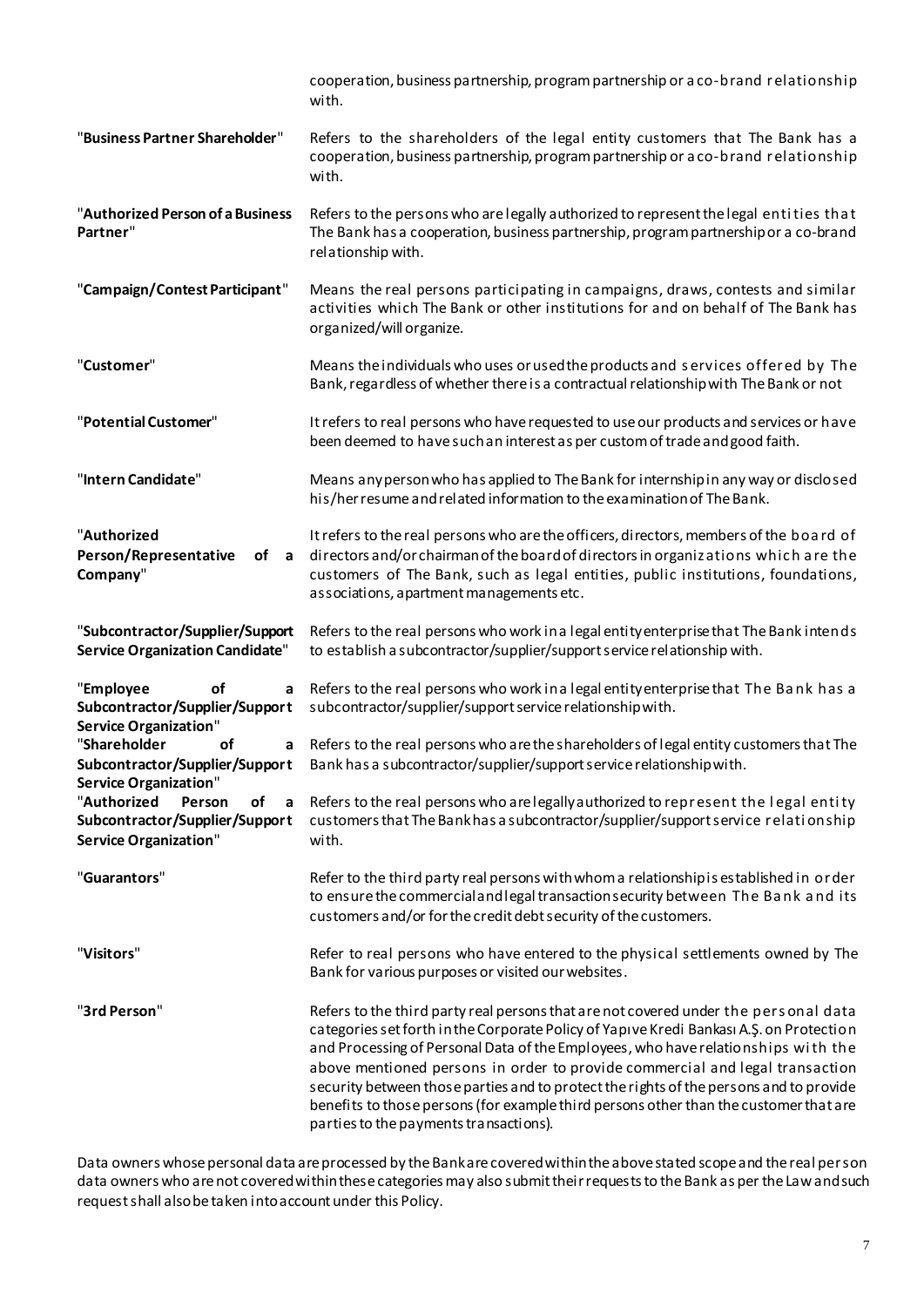# **In the direction of the foregoing remarks, personal data categories and explanations are detailed in the following table.**

| <b>CATEGORIZATION OF PERSONAL</b><br><b>DATA</b>                           | <b>EXPLANATION REGARDING THE CATEGORIZATION OF PERSONAL DATA</b>                                                                                                                                                                                                                                                                                                                                                                                                        |
|----------------------------------------------------------------------------|-------------------------------------------------------------------------------------------------------------------------------------------------------------------------------------------------------------------------------------------------------------------------------------------------------------------------------------------------------------------------------------------------------------------------------------------------------------------------|
| <b>Information on Family Members</b><br>and Relatives                      | It refers to the information about the family members and relatives of the<br>Personal Data owner, for the purpose of protecting the legal interests of the<br>Personal Data owner and the Bank and regarding the products and services we<br>offer that is clearly belonging to a real person who is identified or identifiable and<br>which is part of a data recording system.                                                                                       |
| Employee/Intern<br><b>Candidate</b><br><b>Information</b>                  | It refers to the personal data that are clearly belonging to a real person who is<br>identified or identifiable, that are completely or partially processed automatically,<br>or manually as part of a data recording system, and which are related to<br>individuals who applied to The Bank for employment or assessed as an employee<br>/intern candidate in line with the human resources needs of The Bank as per<br>custom of trade and good faith.               |
| <b>Audit</b><br>and<br>Inspection<br><b>Information</b>                    | It refers to the personal data that are clearly belonging to a real person who is<br>identified or identifiable, and that are completely or partially processed<br>automatically, or manually as part of a data recording system and that are<br>processed within the scope of the legal liabilities of The Bank and compliance with<br>the Bank policies and audit.                                                                                                    |
| <b>Financial Information</b>                                               | It refers to the personal data that are clearly belonging to a real person who is<br>identified or identifiable, and that are completely or partially processed<br>automatically, or manually as part of a data recording system, and processed with<br>regards to the information, documents and records that show any financial result<br>created in accordance with the type of the legal relationship that The Bank has<br>established with the personal data owner |
| <b>Physical Environment Security</b><br><b>Information</b>                 | It means personal data regarding the records and documents obtained while<br>entering to the physical environment and while staying within the physical<br>environment, that are clearly belonging to a real person who is identified or<br>identifiable, and part of a data recording system.                                                                                                                                                                          |
| <b>Transaction</b><br>and<br><b>Legal</b><br><b>Compliance Information</b> | It refers to the personal data that are clearly belonging to a real person who is<br>identified or identifiable, and that are completely or partially processed<br>automatically, or manually as part of a data recording system and that are<br>processed within the scope of the determination and monitoring of our legal<br>receivables and rights and performance of our debts, and our legal liabilities and<br>compliance with the Bank policies.                |
| <b>Contact Details</b><br>÷                                                | It means all information such as telephone number, address, e-mail and similar<br>information that are clearly belonging to a real person who is identified or<br>identifiable, and that are completely or partially processed automatically, or<br>manually as part of a data recording system.                                                                                                                                                                        |
| <b>Transaction Security Data</b>                                           | It refers to the personal data that are processed to ensure technical,<br>administrative, legal and commercial security of the Bank and also of our<br>employees while conducting business activities, which are clearly belonging to a<br>real person who is identified or identifiable and which are included in the data<br>recording system.                                                                                                                        |
| Reputation<br><b>Management</b><br><b>Information</b>                      | It refers to the information associated with the person and collected to protect<br>the commercial reputation of the Bank (for instance: social media shares a gainst<br>The Bank, our senior management and shareholders), an information on the<br>evaluation reports generated in this regard, and the actions taken.                                                                                                                                                |
| <b>Identity Information</b>                                                | It means all information contained in documents such as driver's license, national                                                                                                                                                                                                                                                                                                                                                                                      |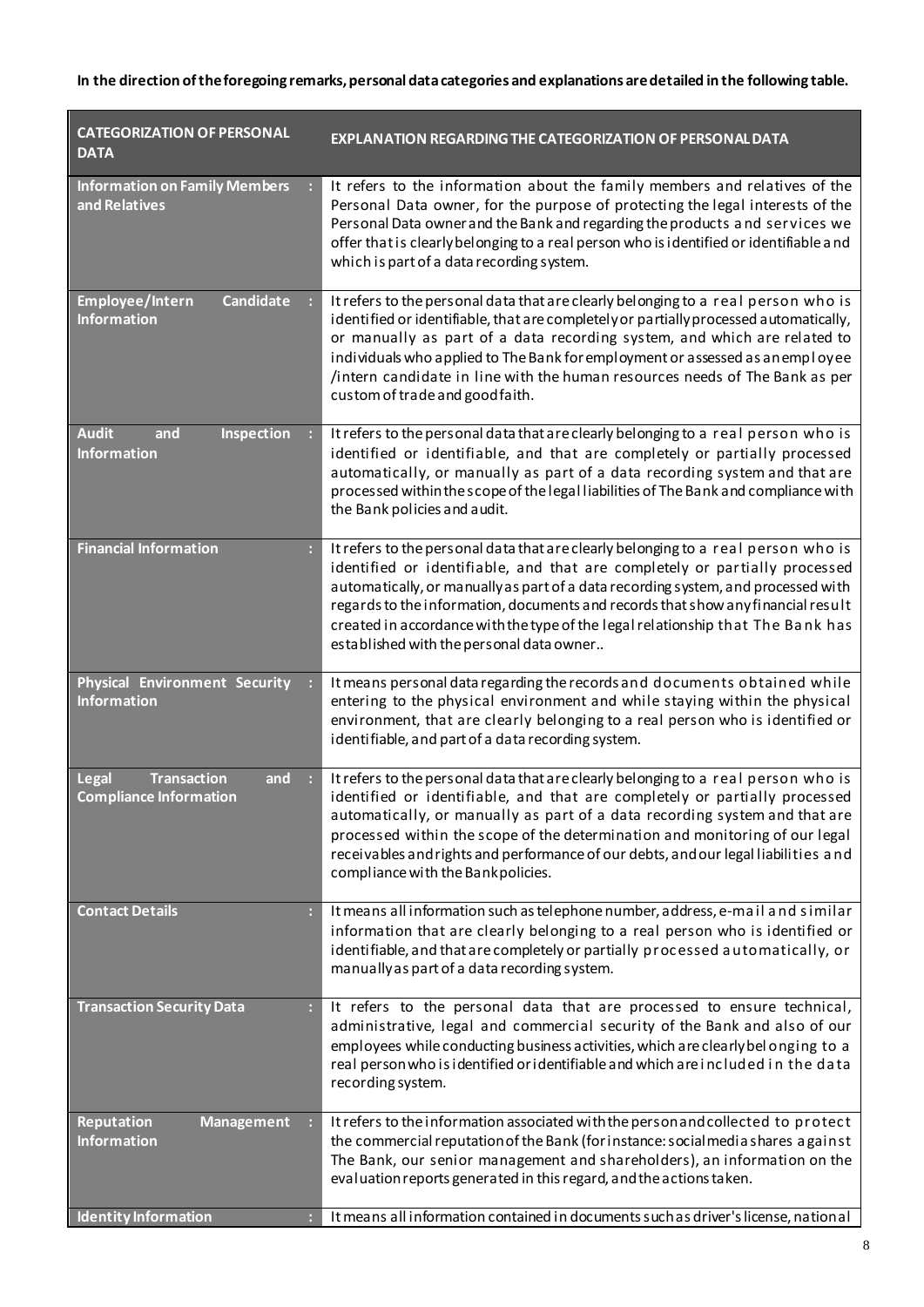<span id="page-8-0"></span>

|                                                             | identity card, certificate of residence, passport, attorney's identity, marriage<br>certificate and similar documents that are clearly belonging to a real person who is<br>identified or identifiable, and that are completely or partially processed<br>automatically, or manually as part of a data recording system.                                                                                                                                                                                                                                                                                                                                                                          |
|-------------------------------------------------------------|---------------------------------------------------------------------------------------------------------------------------------------------------------------------------------------------------------------------------------------------------------------------------------------------------------------------------------------------------------------------------------------------------------------------------------------------------------------------------------------------------------------------------------------------------------------------------------------------------------------------------------------------------------------------------------------------------|
| <b>Location Data</b>                                        | It means all the information identifying the location of the place where our<br>customers or the employees of the institutions which we are cooperating/have a<br>business relationship with use the tools and/or devices of The Bank, and that are<br>clearly belonging to a real person who is identified or identifiable, and that are<br>completely or partially processed automatically, or manually as part of a data<br>recording system.                                                                                                                                                                                                                                                  |
| <b>Customer Details</b>                                     | It means the information that are clearly belonging to a real person who is<br>identified or identifiable, and that are completely or partially processed<br>automatically, or manually as part of a data recording system, and that are<br>obtained and produced regarding the respective person as a result of our business<br>activities and operations carried out by our business units in this scope.                                                                                                                                                                                                                                                                                       |
| <b>Customer</b><br><b>Transaction</b><br><b>Information</b> | It refers to the information such as the records regarding the use of our products<br>and services, and the instructions and requests of the customers required for the<br>use of the products and services, that is clearly belonging to a real person who is<br>identified or identifiable and which is part of the data recording system.                                                                                                                                                                                                                                                                                                                                                      |
| <b>Incident</b><br><b>Management</b><br><b>Information</b>  | It means the information and assessments relating to events that are associated<br>with the personal data owner and are likely to affect The Bank, its employees and<br>shareholders (for example: reporting by the media of the commercial activities of<br>The Bank carried out with a person who is tried as a defendant in a criminal case<br>disclosed to public and in this direction, to conduct a research on this person and<br>within the scope of the criminal investigation in order to prevent negative<br>communication regarding The Bank, its shareholders and its senior management<br>and the collected information on the proper management of the public in this<br>respect). |
| <b>Sensitive Personal Data</b>                              | It means all data that are specified in the Article 6 of the Law and clearly belonging<br>to a real person who is identified or identifiable, and that are completely or<br>partially processed automatically, or manually as part of a data recording system.                                                                                                                                                                                                                                                                                                                                                                                                                                    |
| <b>Marketing Information</b>                                | It means the personal data, which are processed for the marketing of our products<br>and services by customizing them based on the usage habits, taste and needs of<br>the personal data owner and reports and evaluations created as a result of these<br>processes, that are clearly belonging to a real person who is identified or<br>identifiable, and that are completely or partially processed automatically, or<br>manually as part of a data recording system.                                                                                                                                                                                                                          |
| <b>Risk Information</b><br>÷                                | It refers to data such as the records of Credit Reference Agency, Address<br>Registration System and similar personal data that are clearly belonging to a real<br>person who is identified or identifiable, and that are completely or partially<br>processed automatically, or manually as part of a data recordingsystem and that<br>is processed to ensure our technical, administrative, legal and commercial security<br>while conducting our business activities.                                                                                                                                                                                                                          |
| Demand/Complaint Information                                | It refers to the personal data related to receiving and assessing any kind of<br>demand and complaints directed to The Bank, that are clearly belonging to a real<br>person who is identified or identifiable, and that are completely or partially<br>processed automatically, or manually as part of a data recordingsystem.                                                                                                                                                                                                                                                                                                                                                                    |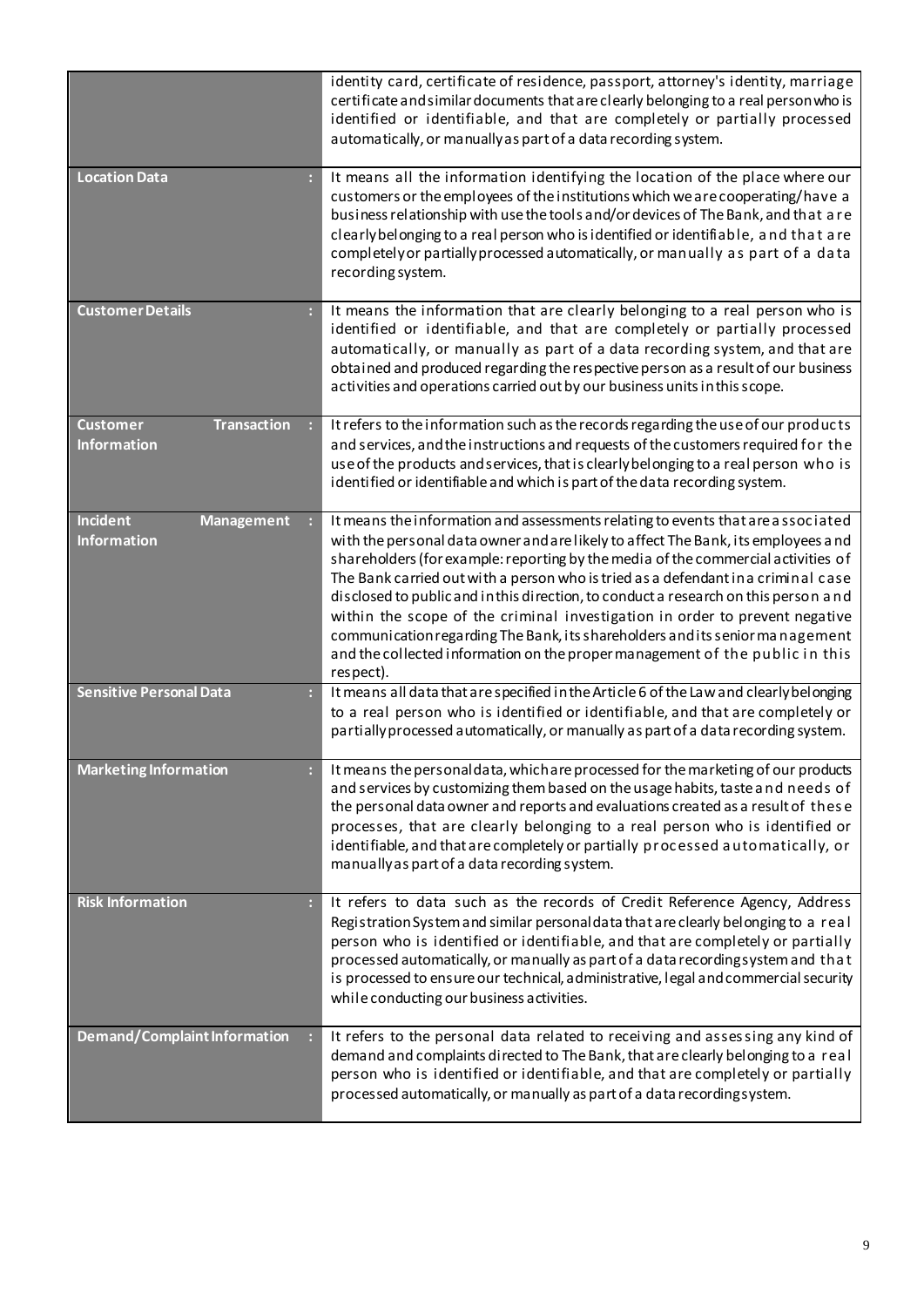#### **4.5. Deletion, Destruction or Anonymization of Personal Data**

The personal data shall be deleted, destructed or anonymized upon the request of the personal data owner or ex officio by The Bank, if the reasons for processing the same have ceased to exist although they have been processed in accordance with the Law and other relevant provisions of the legislation.

# <span id="page-9-0"></span>**4.6. Transfer of Personal Data**

In line with primarily the Constitution and also the provisions of the Law, the Banking Law and other relevant legislation, The Bank gives utmost care and attention to the sharing of personal data within the country and/or in foreign countries.

In this context, personal data and sensitive personal data are transferred within the county or out of the country either on the basis of the explicit consent of the personal data owner or in accordance with the purposes a nd c onditions sta ted in paragraph 2 of Article 5 of the Law and/or in paragraph 3 of Article 6 of the Law provided that the required precautions a re taken.

In addition, The Bank, while transferring the personal data and sensitive personal data to abroad without the Personal Da ta owner's explicit consent, in addition to the conditions mentioned above, transfers the data to abroad provided that there i s sufficient protection in the foreign country to which the personal data will be tra nsferred a nd if s uch protection is not provided, then only if the data controllers in Turkey and the relevant foreign country commit to provide a sufficient protection in writing and if there is the permit of the PDP Board.

#### <span id="page-9-1"></span>**4.6.1 Third Party to which Personal Data is Transferred and Transferring Purposes**

Your personal data can be transferred to the following party categories:

- (i) Legally Authorized Institutions,
- (ii) Our Business Partners;
- (iii) Our Suppliers,
- (iv) Our Shareholders,
- (v) Our Subsidiaries,

The scope of the above mentioned persons and the data transfer purposes are specified below:

| <b>THE</b><br><b>PERSONS</b><br><b>RECEIVE</b><br>TO<br><b>TRANSFERRED DATA</b> | <b>DEFINITION</b>                                                                                                                                                                                                                                                                                                                                                                                                                                                                                                                                                       | <b>DATA TRANSFERRING PURPOSE</b>                                                                                                                                                              |
|---------------------------------------------------------------------------------|-------------------------------------------------------------------------------------------------------------------------------------------------------------------------------------------------------------------------------------------------------------------------------------------------------------------------------------------------------------------------------------------------------------------------------------------------------------------------------------------------------------------------------------------------------------------------|-----------------------------------------------------------------------------------------------------------------------------------------------------------------------------------------------|
| <b>Legally Authorized Institutions</b>                                          | refers<br>This<br>to the public/private<br>institutions and organizations authorized<br>to receive the transferred information<br>and documents by the Bank. Banking<br>Regulation and Supervision Agency,<br>Capital Markets Board of Turkey, Central<br>Bank of Republic of Turkey, Financial<br>Crimes Investigation Board, Banks<br>Associate of Turkey, KOSGEB, Revenue<br>Administration, Undersecreteriat of<br>Treasury, Social Security Institution,<br>juridical authorities and such legally<br>authorized public/private institutions and<br>organizations. | Transfer is carried out limited to the<br>by<br>purposes<br>requested<br>relevant<br>public/private<br>institutions<br>and<br>organizations within the scope of their<br>legal authorization. |
| <b>Business Partner</b>                                                         | Means the parties that the Bank has<br>established for the purpose of carrying<br>out the selling, promoting and marketing<br>procedures of the Bank's products and<br>services, providing after-sales support,<br>and executing joint customer loyalty<br>programs etc. while conducting its<br>commercialactivities, established in the                                                                                                                                                                                                                               | Transfers are carried out in a limited<br>manner in order to ensure the fulfillment<br>of the purpose of establishment of the<br>business partnership.                                        |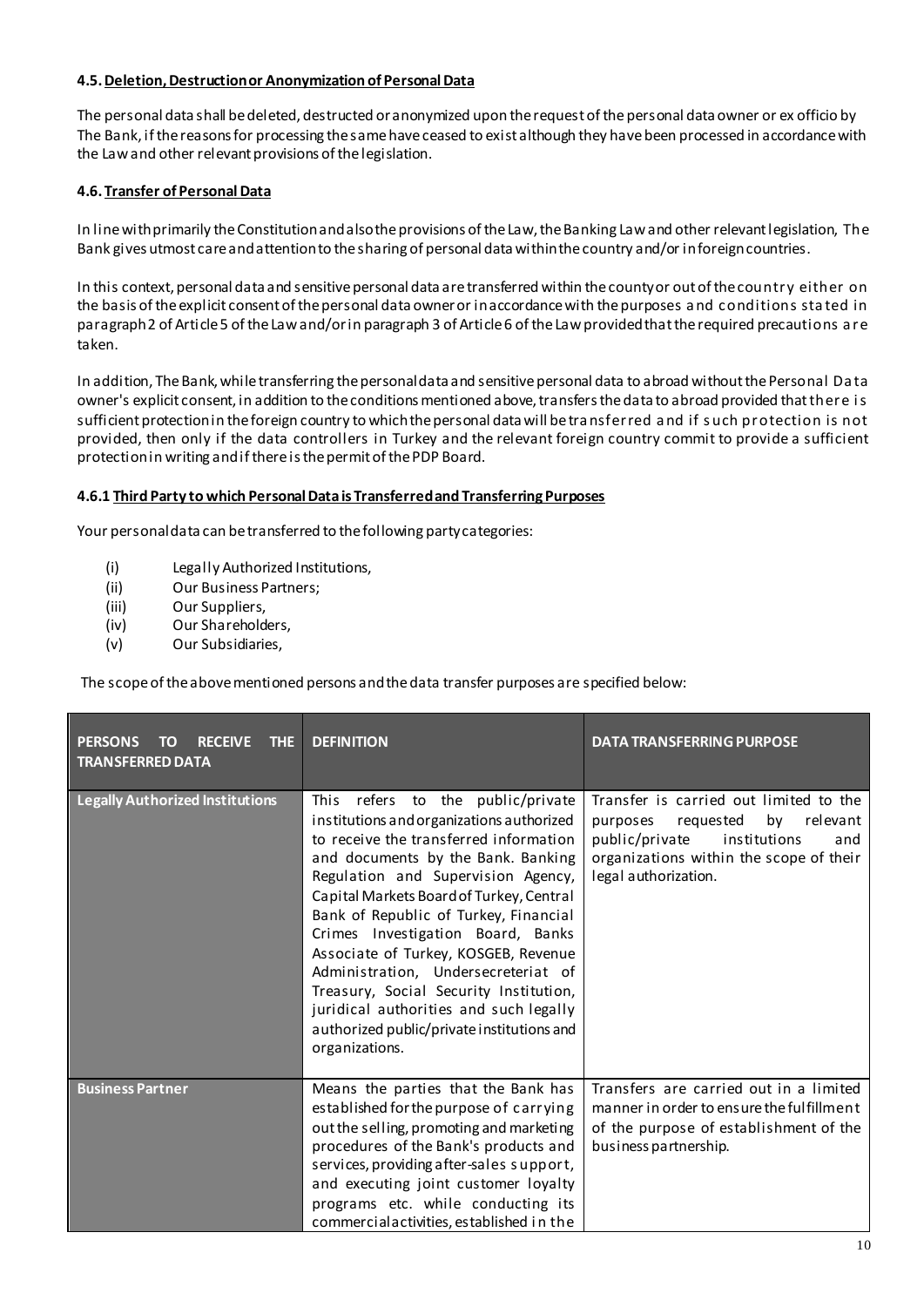|                     | country and/or abroad with which the<br>bank is in cooperation, has business<br>partnerships, program partnerships or<br>co-brand or agency relationships. Credit<br>Registration Agency (KKB), corresponding<br>bank, etc.                                               |                                                                                                                                                                                                                                                      |
|---------------------|---------------------------------------------------------------------------------------------------------------------------------------------------------------------------------------------------------------------------------------------------------------------------|------------------------------------------------------------------------------------------------------------------------------------------------------------------------------------------------------------------------------------------------------|
| <b>Supplier</b>     | Means the parties and support service<br>organizations that provide goods and/or<br>services to the Bank on a contractual<br>basis in accordance with the Bank's<br>orders and instructions while the Bank is<br>conducting its commercial activities.                    | Transfers are carried out in a limited<br>manner to provide the Bank with the<br>goods and/or services that the Bank is<br>outsourcing from the supplier and to<br>perform the commercial activities of the<br>Bank and to receive support services. |
| <b>Shareholders</b> | Refer to the shareholders bearing the<br>controlling shareholder title, established<br>athome and/or abroad, which governs<br>and controls the commercial activities<br>and strategies of the Bank in accordance<br>with the provisions of the applicable<br>legislation. | Pursuant to the provisions of the related<br>legislation, transfers are limited for the<br>purpose of carrying out the commercial<br>activities of the Bank.                                                                                         |
| <b>Subsidiaries</b> | Refers to companies in which the Bank is<br>directly and indirectly a shareholder, and<br>which are established domestically<br>and/or inabroad.                                                                                                                          | Transfers are carried out in a limited<br>manner, just to ensure that the business<br>activities that require the participation of<br>its Subsidiaries as well are performed.                                                                        |

# <span id="page-10-0"></span>**4.7. Disclosure Obligation**

It has been established in the Constitution that everyone has the right to be informed about the personal data about themselves. In this respect, in the 11th article of the Law, among the rights of the personal data holder, "requesting for information" is also included. In this scope and as per Article 10 of the Law, in the course of obtaining personal data, The Bank shall notify the personal data owners of the identity of the Bank, the purpose for whic h the pers onal data wi ll be processed, the parties to which and for what purposes the personal data might be transferred, the method and legal reason for collecting personal data and on the rights they have in accordance with the Article 11 of the Law.

In addition, The Bankprovides notification to respective persons and transparency in personal data processing activities by announcing to personal data owners and related persons that it carries out data processing activities in accordance with the relevant legislation through various publicly open documents and especially this Policy.

# **5. SECURITY OF PERSONAL DATA**

The Bank gives the utmost care and attention to the provision of data security and in this context, according to Article 12 of the Law, the required precautions are taken regarding the following issues regarding "data security".

- I. The Bank:
	- to prevent the processing of personal data unlawfully,
	- to prevent access to personal data unlawfully,
	- to ensure personal data protection

ensures that all necessary technical and administrative measures are taken in order to establish appropriate level of security inline with the above mentioned purposes.

II. The Bank is jointly responsible with the respective persons with regards to taking the measures mentioned i n the first article above, if the personal data is processed by another real or legal entity for and on behalf of the respective person.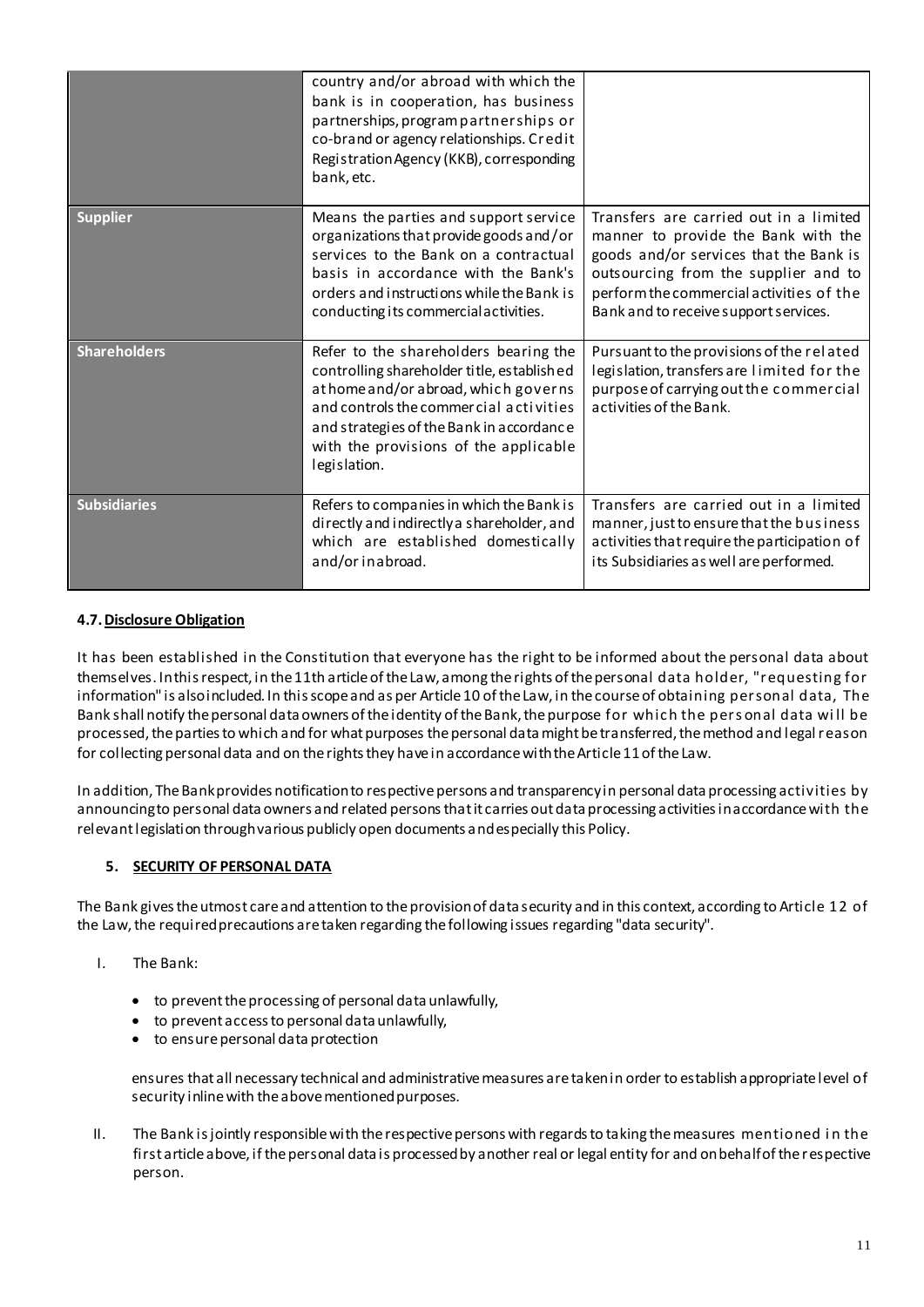- III. The Bank ensures the conducting of necessary audits by the Internal Audit/Internal Control units in order to ens ure the implementation of the provisions of the Law.
- IV. Employees working within The Bankare informed and trained on the Law on Protection of Personal Data and Processing of Personal Data in Accordance with the Law.
- V. Persons who learn the personal information due to the employees and/or their duties in The Bank do not disclose such information to anyone else in breach of the provisions of the related Law and other relevant legislation and do not use the same except for the purpose of processing. This obligation survives the expiry of the employees' duty.
- VI. Provisions are added to the contracts and agreements concluded with the pers ons to whom the personal da ta a re transferred in accordance with the Law by The Bank in order to ensure that the persons to whom the personal data are transferred take the necessary security measures in order to protect the personal data and comply wi th th ese measures in their own organizations.
- VII. The Bank takes technical and administrative precautions according to the tec hnol ogical fa cilities a nd c ost of implementation in order to ensure that the personal data is stored in safe environments and prevent the same from being destructed, lost or changed by unlawful purposes.
- VIII. If the processed personal data is obtained by others through unlawful ways, the subject matter will be reported to the PDP Board and the respective person as soon as possible. Furthermore, if it is deemed nec essary by the PDP Board, this situation will be declared on the website of the PDP Board or in such other way.

# **6. PROTECTION OF PERSONAL DATA OWNER'S RIGHTS**

If the Personal Data Owner submit their requests regarding the following rights to the Bank, the requests are concluded free of charge within thirty days at the earliest, depending on the nature of the request. However, i n the i nstanc e which the procedure requires an additional expense, the fee indicated in the price list determined by the PDP Board or other authorities will be charged by the Bank.

In this context, the data owners will be able to transmit their requests in writing or in other ways as determined by the PDP Board.

Personal Data Owner have the following rights:

- to find out whether their personal data has been processed,
- to request information if their personal data has been processed,
- to find out the purpose for processing of their personal data and whether they have been used in accordance wi th this purpose,
- to be informed of the domestic or international third parties to which the personal data has been transferred,
- request for the correction of personal data if they are incomplete or incorrectly processed and ask that the process carried out in this context be notified to the third parties to whom personal data have been transmitted,
- Request for the deletion or destruction of personal data if the reasons for processing the same have ceased to exist although they have been processed in accordance with the Law and other relevant laws, and ask that the process carried out in this context be notified to the third parties to whom personal data have been transmitted,
- to object to any unfavorable result suffered due to analysis of processed data exclusively by means of automatic systems and
- to demand indemnification of losses suffered due to personal data being processed in breach of the law.

# **ANNEX -1: Purposes of Personal Data Processing**

| <b>MAIN OBJECTIVES (PRIMARY)</b>             | <b>SUB-OBJECTIVES (SECONDARY)</b>                                                                         |
|----------------------------------------------|-----------------------------------------------------------------------------------------------------------|
|                                              | 1. Planning and execution of the human   Fulfillment of the obligations arising from the work flow and/or |
| resources policies and processes of the Bank | legislation for the former employees/employees of the Bank                                                |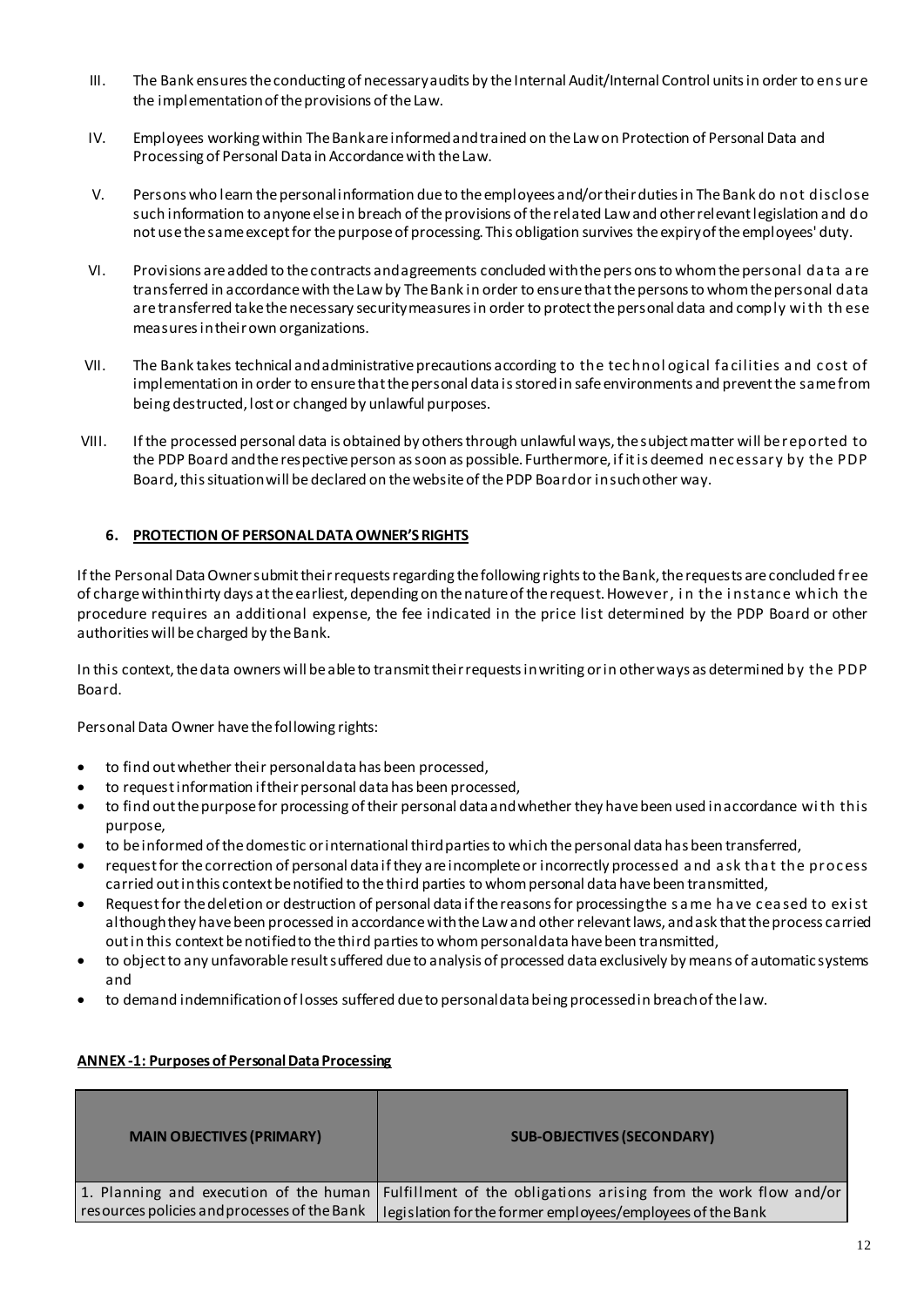|                                                 | Planning and/or conducting in-house and external training activities                                                             |
|-------------------------------------------------|----------------------------------------------------------------------------------------------------------------------------------|
|                                                 | Internal / external communication activities necessary for recruitment of                                                        |
|                                                 | employee candidate and / or student and / or intern                                                                              |
|                                                 | Planning and/or execution of application, selection and evaluation                                                               |
|                                                 | processes of candidate employees,                                                                                                |
|                                                 | Planning and/or execution of employee/employee candidate satisfaction                                                            |
|                                                 | and/or commitment processes                                                                                                      |
|                                                 | Planning and/or execution of fringe benefits and/or interests for                                                                |
|                                                 | employees                                                                                                                        |
|                                                 | Planning and/or execution of activities for employees such as corporate                                                          |
|                                                 | communication and/or corporate social responsibility and/or non-                                                                 |
|                                                 | governmental organizations to which employees participate                                                                        |
|                                                 | Planning and/or execution of exit procedures of employees                                                                        |
|                                                 | Monitoring and/or controlling the business activities of the employees                                                           |
|                                                 | Planning and/or execution of the processes of obtaining and assessing                                                            |
|                                                 | the recommendations of the employees for improving the business                                                                  |
|                                                 | processes                                                                                                                        |
|                                                 | Planning and/or execution of employees' recruitment and/or                                                                       |
|                                                 | personalization processes                                                                                                        |
|                                                 | Planning and/or execution of the performance evaluation processes of                                                             |
|                                                 | the employees                                                                                                                    |
|                                                 | Planning and/or conducting employee wages                                                                                        |
|                                                 | Planning and/or execution of the human resources processes                                                                       |
|                                                 | Planning and/or execution of the activities that are required to be                                                              |
|                                                 | performed within the framework of occupational health and/or safety                                                              |
|                                                 | <b>Execution of Personnel Recruitment Processes</b>                                                                              |
|                                                 | Planning and/or conducting processes of reference and/or intelligence                                                            |
|                                                 | activities for personnel recruitment and providing reference for for mer<br>employees.                                           |
|                                                 | Planning and/or conducting recruitment, placement and operation                                                                  |
|                                                 | processes of interns and/or students.                                                                                            |
|                                                 | Planning and/or execution of staff appointment/promotion/quitting                                                                |
|                                                 | processes                                                                                                                        |
|                                                 | Planning and/or conducting in-house orientation activities                                                                       |
|                                                 | Wage management                                                                                                                  |
|                                                 | Planning and/or conducting skill/career development activities                                                                   |
| 2. Ensuring the legal and technical security of |                                                                                                                                  |
| our Bank and persons who have a business        | Planning and/or execution of emergency and/or incident management                                                                |
| relationship with our Bank and the business     | processes                                                                                                                        |
| continuity                                      | Planning and/or execution of activities carried out with the main                                                                |
|                                                 | shareholder.                                                                                                                     |
|                                                 | Ensuring the security of the fixtures and/or resources of the Bank                                                               |
|                                                 | Ensuring the Bank's operations in accordance with the Bank's                                                                     |
|                                                 | procedures and/or respective legislation                                                                                         |
|                                                 | Ensuring the security of the Bank system and operations                                                                          |
|                                                 | Ensuring the safety of bank settlements and/or facilities                                                                        |
|                                                 | Planning and/or execution of audit and/or ethical activities of the Bank                                                         |
|                                                 | Planning and/or execution of the Financial Risk processes of the Bank                                                            |
|                                                 | Planning and/or execution of necessary operational activities regarding                                                          |
|                                                 | unethical conduct and/or abuse of employees                                                                                      |
|                                                 | Follow-up of the legal affairs                                                                                                   |
|                                                 | Managing and/or controlling the relationships with Subsidiaries                                                                  |
|                                                 | Planning and/or execution of internal audit / internal control /<br>investigation/ethics activities upon complaint or ex officio |
|                                                 | Planning/execution of risk management processes related to the offered                                                           |
|                                                 | products and/or services                                                                                                         |
|                                                 |                                                                                                                                  |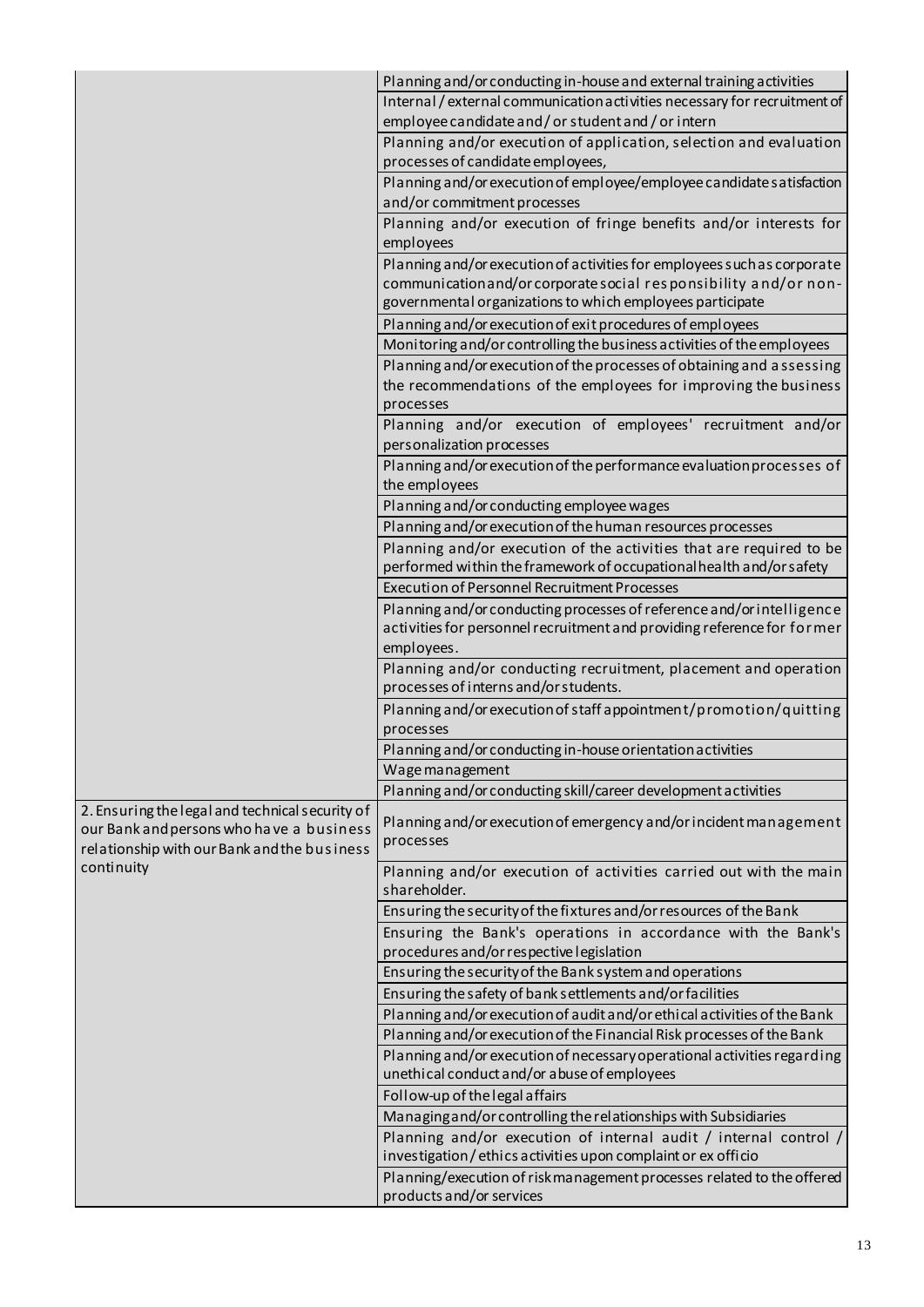|                                                                                                                                                                                                                         | Execution of risk, audit and operational activities along with subsidiaries<br>in accordance with Banking Law                                                         |
|-------------------------------------------------------------------------------------------------------------------------------------------------------------------------------------------------------------------------|-----------------------------------------------------------------------------------------------------------------------------------------------------------------------|
|                                                                                                                                                                                                                         | Planning and/or execution of operational risk processes                                                                                                               |
|                                                                                                                                                                                                                         | Carrying out the transactions of company and corporations law and<br>legislation                                                                                      |
|                                                                                                                                                                                                                         | Ensuring that the data is accurate and up-to-date                                                                                                                     |
|                                                                                                                                                                                                                         | Execution of compliance process resulting from foreign legislation                                                                                                    |
|                                                                                                                                                                                                                         | Providing information to authorized persons and/or organizations from                                                                                                 |
|                                                                                                                                                                                                                         | the legislation                                                                                                                                                       |
|                                                                                                                                                                                                                         | Formation and/or follow-up of visitor registrations                                                                                                                   |
| 3. Planning and conducting the activities<br>necessary for the presentation and<br>promotion of the products and services<br>offered by the Bank to personal data owners<br>by customizing them according to the taste, | Planning and execution of the process of establishing or increasing<br>loyalty to the products or services offered by our bank                                        |
| usage habits and needs of the personal data<br>owners                                                                                                                                                                   | Designing and/or conducting marketing and advertising/promotional<br>activities in digital and/or other media                                                         |
|                                                                                                                                                                                                                         | Planning and/or conducting campaigns or promotional processes                                                                                                         |
|                                                                                                                                                                                                                         | Designing and/or conducting customized marketing and/or promotional<br>activities                                                                                     |
|                                                                                                                                                                                                                         | Planning and/or conducting of activities towards customer satisfaction<br>and experience                                                                              |
|                                                                                                                                                                                                                         | Conducting of data analytics activities for marketing purposes                                                                                                        |
|                                                                                                                                                                                                                         | Planning and/or conducting of market research activities                                                                                                              |
|                                                                                                                                                                                                                         | Planning/conducting the marketing processes of the products or                                                                                                        |
|                                                                                                                                                                                                                         | services                                                                                                                                                              |
| 4. Having our units to carry out the<br>procedures to cause the personal data<br>owners benefit from the products and<br>services offered by our Bank, and the                                                          | Planning and/or execution of sales activities of the products and/or<br>services offered by the subsidiaries of our Bankto the extent permitted<br>by the legislation |
| execution of related business processes                                                                                                                                                                                 | Planning and/or execution of cross-selling activities for products offered<br>by the Bank                                                                             |
|                                                                                                                                                                                                                         | Establishment and/or execution of the credit application process                                                                                                      |
|                                                                                                                                                                                                                         | Establishment and/or execution of the credit evaluation and<br>underwriting process                                                                                   |
|                                                                                                                                                                                                                         | Establishment and/or execution of the credit granting process                                                                                                         |
|                                                                                                                                                                                                                         | Loan monitoring (follow-up of credit payment)                                                                                                                         |
|                                                                                                                                                                                                                         | Planning and/or execution of customer relations management processes                                                                                                  |
|                                                                                                                                                                                                                         | Finalizing and follow-up of customer demands or complaints                                                                                                            |
|                                                                                                                                                                                                                         | Execution or follow-up of the insurance process of customers                                                                                                          |
|                                                                                                                                                                                                                         | Planning and/or execution of the activities regarding after-sales support<br>services                                                                                 |
|                                                                                                                                                                                                                         | Follow-up of contractual procedures and/or legal demands                                                                                                              |
|                                                                                                                                                                                                                         | Planning and/or conducting the processes of providing the customer                                                                                                    |
|                                                                                                                                                                                                                         | with tools and/or information suitable for the channels it will use and/or                                                                                            |
|                                                                                                                                                                                                                         | access to the products and/or services                                                                                                                                |
|                                                                                                                                                                                                                         | Conducting activation processes of products and/or services                                                                                                           |
|                                                                                                                                                                                                                         | Establishment and/or follow-up of application processes of products<br>and/or services                                                                                |
|                                                                                                                                                                                                                         | Establishment and/or follow-up of utilization procedures of the products<br>and/or services                                                                           |
|                                                                                                                                                                                                                         | Planning and/or execution of the sales processes of the products and/or<br>services                                                                                   |
|                                                                                                                                                                                                                         | Establishment and/or follow-up of the allocation and/or evaluation<br>processes of the products and/or services                                                       |